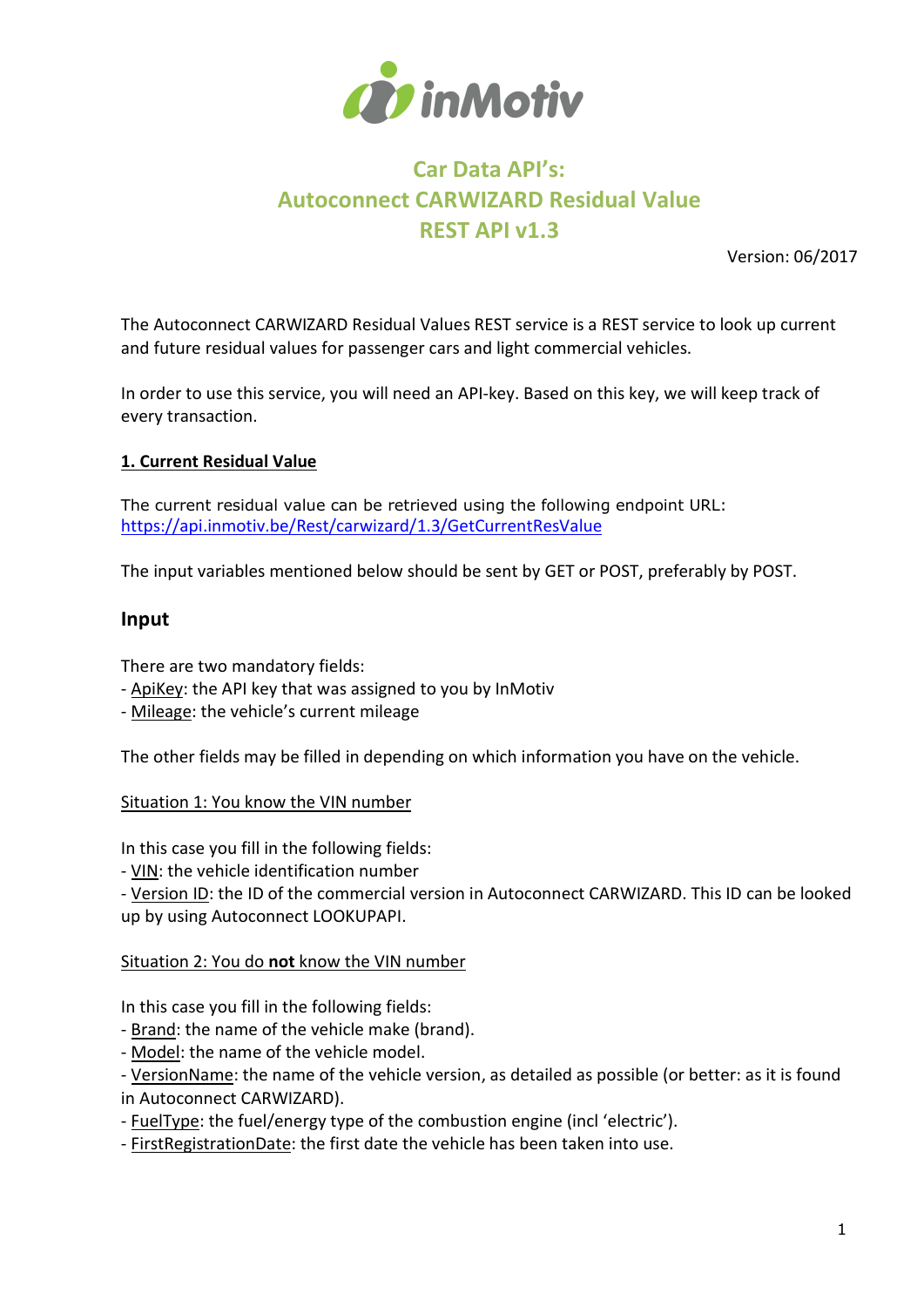

- VersionCatalogPrice: the catalog price of the new vehicle, excluding options and packs.

- TotalCatalogPrice: the total price of the new vehicle, including options and packs.
- TotalCylinderCapacity: the vehicle's total cylinder capacity.
- HorsePower: the vehicle's combined power in HP (all engines).
- CO2Combined: The vehicle's combined CO² exhaust emission in g/km.
- Automatic: a nominal value (0 or 1) to indicate whether the vehicle has an automatic gear box.

# **Output**

The output will be presented as followed:

```
<BlockV xmlns:xsi="http://www.w3.org/2001/XMLSchema-instance"
xmlns:xsd="http://www.w3.org/2001/XMLSchema" name="Residual Value" id="BlockV">
      <Parameters>
             <PartnerId>inMotiv</PartnerId>
             <CustomerId>6</CustomerId>
             <CustomerId2>6</CustomerId2>
             <ServiceId>ACTUEEL</ServiceId>
             <Country>BE</Country>
             <VersionId>15060259</VersionId>
             <LicensePlate/>
            \langleVin/ <Brand>AUDI</Brand>
            <Model>A6 Avant</Model>
             <VersionName>TDI Ultra S-Tronic</VersionName>
             <FuelType>DIESEL</FuelType>
             <PaBw>pa</PaBw>
             <FirstRegistrationDate>11-08-2016</FirstRegistrationDate>
             <Mileage>7705</Mileage>
             <VersionCatalogPrice>39338.84</VersionCatalogPrice>
             <TotalCatalogPrice>39338.84</TotalCatalogPrice>
             <TotalCylinderCapacity>1968</TotalCylinderCapacity>
             <HorsePower>190</HorsePower>
             <Co2>114</Co2>
             <Automatic>1</Automatic>
             <EnergyLabel>A</EnergyLabel>
      </Parameters>
      <CurrentMileage>7705</CurrentMileage>
      <CatalogPrice unit="euro">39338.84</CatalogPrice>
      <B2Bvalue unit="euro">30360</B2Bvalue>
      <B2Cvalue unit="euro">36135</B2Cvalue>
      <C2Cvalue unit="euro">36135</C2Cvalue>
     <OpinionIndication>
B2B, B2C en C2C resultaten zijn inclusief, dan wel exclusief BTW, afhankelijk 
van de opgave van de Consumentenprijs, Opties & Accessoires. 
     </OpinionIndication>
</BlockV>
```
In the API's answer, we repeat the input fields, and give the following calculated values:

- B2Bvalue: the value for business to business trading

- B2Cvalue: the value for business to consumer trading

- C2Cvalue: the value for consumer to consumer trading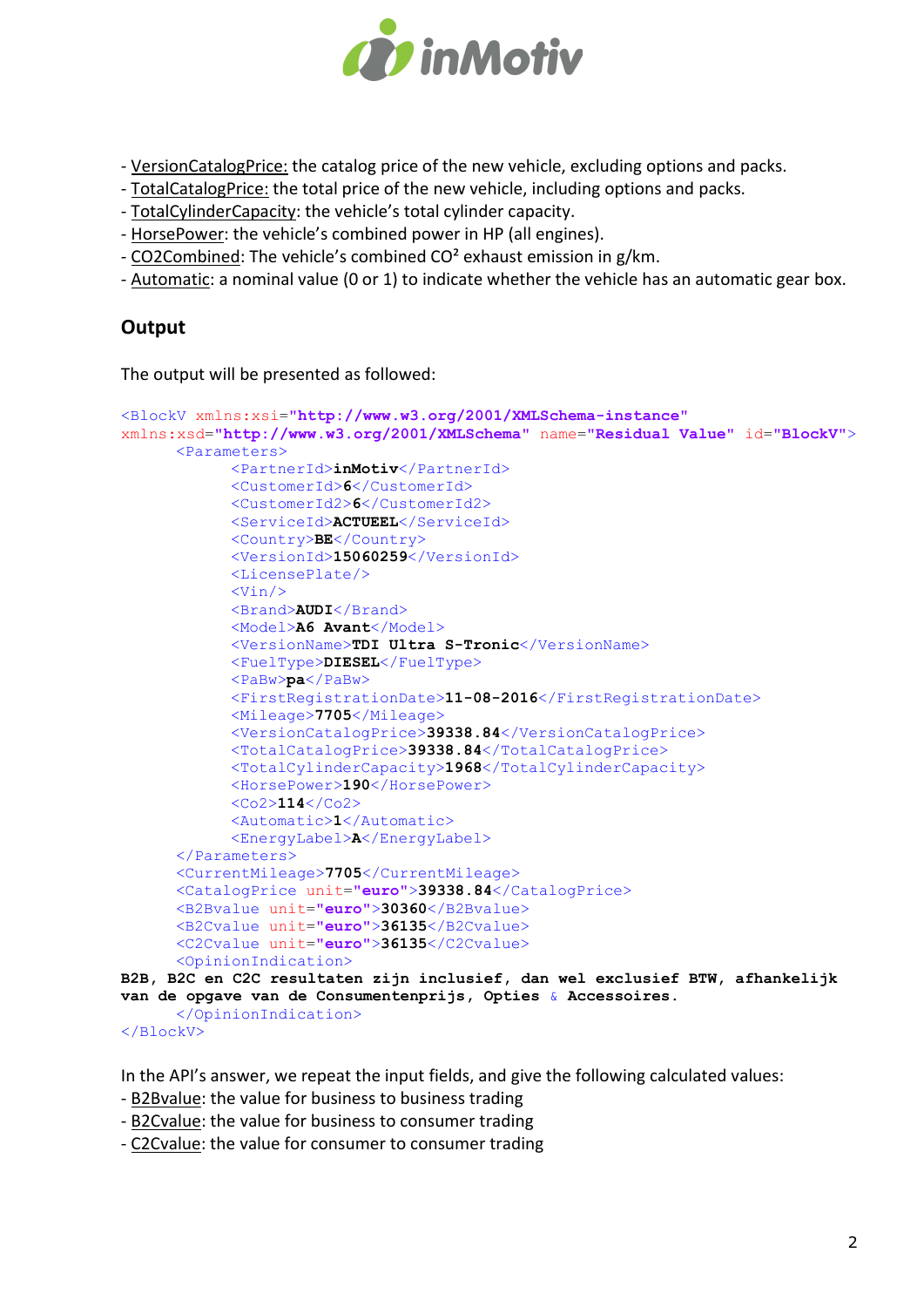

# 2. Future Residual Value

The future residual value can be retrieved using the following URL: https://api.inmotiv.be/Rest/carwizard/1.3/GetFutureResValue?ApiKey=<ApiKey>

## Input

In this case there are six mandatory fields:

- ApiKey: the API key that was assigned to you by InMotiv

- Mileage: the vehicle's current mileage

- ContractDuration: the duration in months for which we have to calculate the future residual value.

- ContractMileage: the increase in mileage (km) between start date and end date.

- ContractKilometersYear: the number of kilometers per year that the vehicle will drive in the considered period.

- ContractPeriodicity: the number of points per year for which you desire a calculation of the future residual value (in between start and end date).

The other fields may be filled in accordance to the information you currently hold on the vehicle, similar as how you enter the fields for the current residual value.

# **Output**

```
<BlockF xmlns:xsi="http://www.w3.org/2001/XMLSchema-instance"
xmlns:xsd="http://www.w3.org/2001/XMLSchema" name="Future Residual Value"
id="BlockF">
      <Parameters>
             <PartnerId>inMotiv</PartnerId>
             <CustomerId>6</CustomerId>
             <CustomerId2>6</CustomerId2>
             <ServiceId>TOEKOMST</ServiceId>
             <VersionId>15060259</VersionId>
             <LicensePlate/>
             <Brand>AUDI</Brand>
             <Model>A6 Avant</Model>
             <VersionName>TDI Ultra S-Tronic</VersionName>
             <FuelType>DIESEL</FuelType>
             <PaBw>pa</PaBw>
             <FirstRegistrationDate>11-08-2016</FirstRegistrationDate>
             <Mileage>7705</Mileage>
             <VersionCatalogPrice>39338.84</VersionCatalogPrice>
             <TotalCatalogPrice>39338.84</TotalCatalogPrice>
             <TotalCylinderCapacity>1968</TotalCylinderCapacity>
             <HorsePower>190</HorsePower>
            <\sim 2>114 < < <sub>02</sub></sub>
             <Automatic>1</Automatic>
             <EnergyLabel>A</EnergyLabel>
```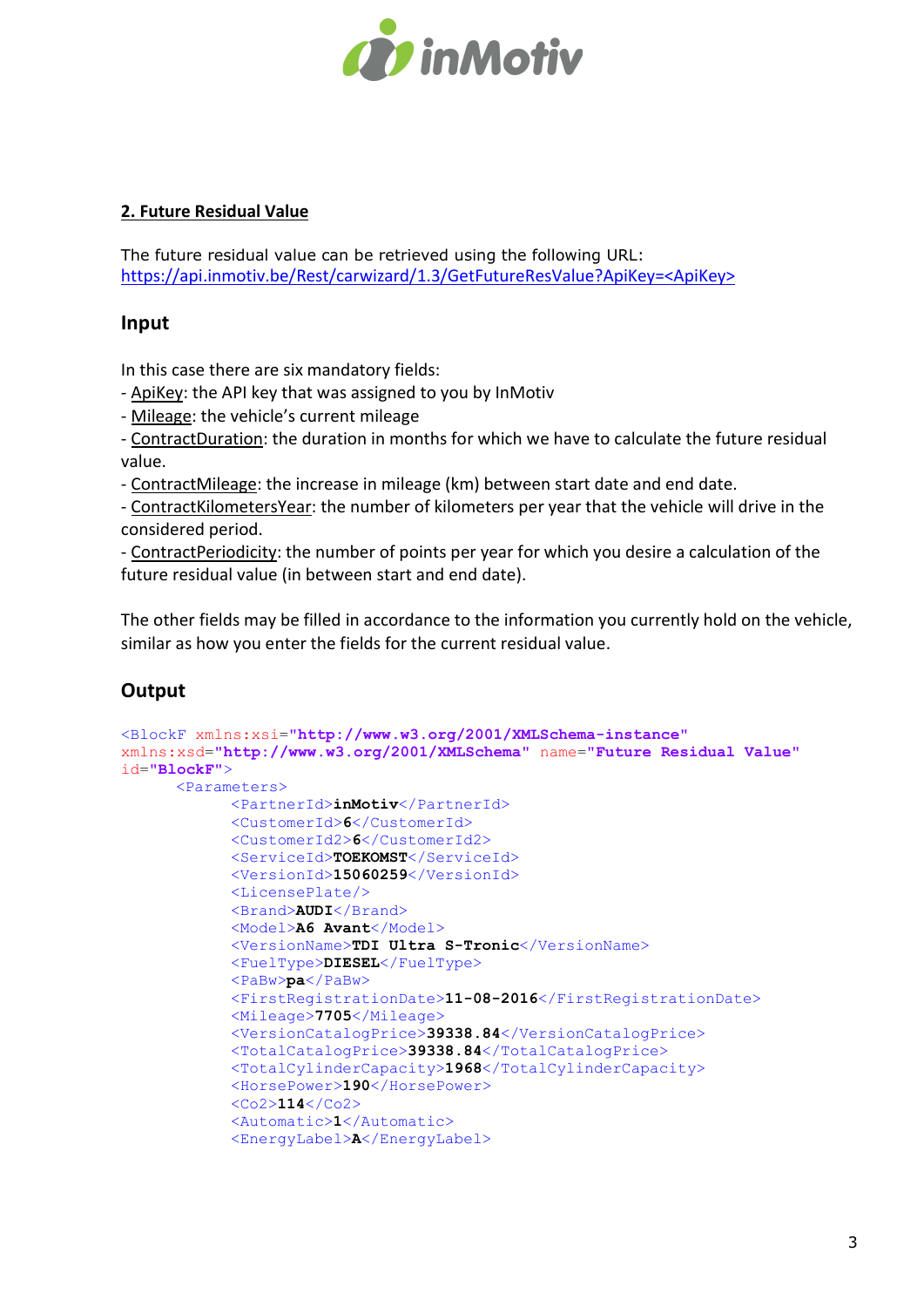

```
 <ContractDuration>36</ContractDuration>
             <ContractMileage>7705</ContractMileage>
             <ContractKilometersYear>25000</ContractKilometersYear>
             <CurvePeriodicity>1</CurvePeriodicity>
      </Parameters>
      <CurrentMileage>7705</CurrentMileage>
      <Catalogprice unit="euro">39338.84</Catalogprice>
      <ContractDuration>36</ContractDuration>
      <CurvePeriodicity>1</CurvePeriodicity>
      <AnnualMileage>25000</AnnualMileage>
      <B2Bvalue unit="euro">30360</B2Bvalue>
      <B2Cvalue unit="euro">36135</B2Cvalue>
      <C2Cvalue unit="euro">36135</C2Cvalue>
      <EndB2Bvalue unit="euro">15791</EndB2Bvalue>
      <EndB2Cvalue unit="euro">20566</EndB2Cvalue>
      <EndC2Cvalue unit="euro">19885</EndC2Cvalue>
      <EndMileage>82705</EndMileage>
      <Periods>
             <Period>
                   <EndDate>20-01-2018</EndDate>
                   <EndMileage>7705</EndMileage>
                   <EndB2Cvalue unit="euro">36135</EndB2Cvalue>
                   <EndB2Bvalue unit="euro">30360</EndB2Bvalue>
                   <EndC2Cvalue unit="euro">36135</EndC2Cvalue>
             </Period>
             <Period>
                   <EndDate>20-01-2019</EndDate>
                   <EndMileage>32705</EndMileage>
                   <EndB2Cvalue unit="euro">29949</EndB2Cvalue>
                   <EndB2Bvalue unit="euro">24419</EndB2Bvalue>
                   <EndC2Cvalue unit="euro">29949</EndC2Cvalue>
             </Period>
             <Period>
                   <EndDate>20-01-2020</EndDate>
                   <EndMileage>57705</EndMileage>
                   <EndB2Cvalue unit="euro">24821</EndB2Cvalue>
                   <EndB2Bvalue unit="euro">19640</EndB2Bvalue>
                   <EndC2Cvalue unit="euro">24501</EndC2Cvalue>
             </Period>
             <Period>
                   <EndDate>20-01-2021</EndDate>
                   <EndMileage>82705</EndMileage>
                   <EndB2Cvalue unit="euro">20566</EndB2Cvalue>
                   <EndB2Bvalue unit="euro">15791</EndB2Bvalue>
                   <EndC2Cvalue unit="euro">19885</EndC2Cvalue>
             </Period>
      </Periods>
      <OpinionIndication>
B2B, B2C en C2C resultaten zijn inclusief, dan wel exclusief BTW, afhankelijk 
van de opgave van de Consumentenprijs, Opties & Accessoires. 
      </OpinionIndication>
</BlockF>
```
4